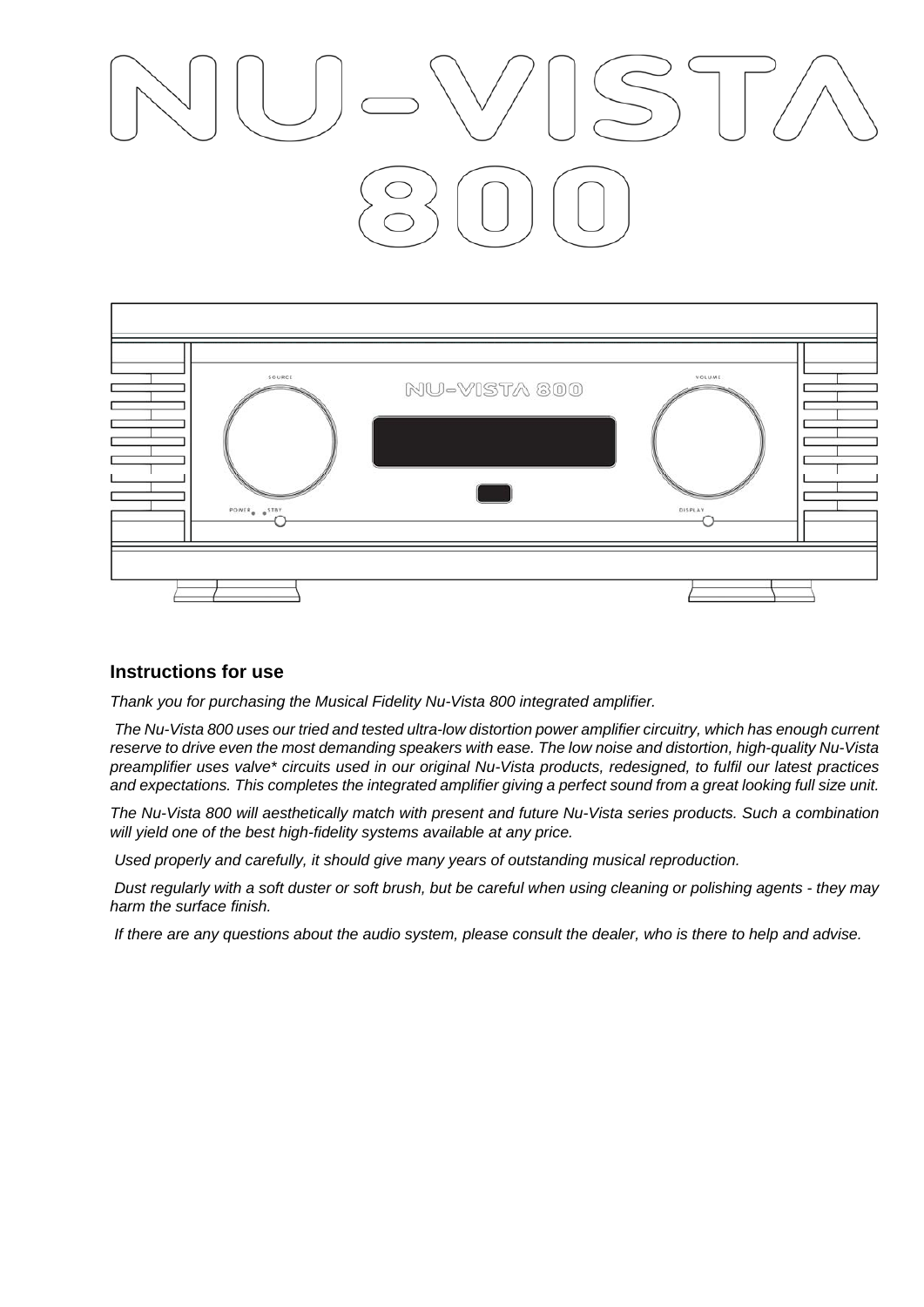### **CUTAWAY VIEWS** Showing Cylindrical Electrodes and Tripod-Like Supports



Typical<br>Single-Ended<br>Nuvistor Triode

*\* UK English "valve" mentioned hereafter, refers to the 'electron valve' kind, also known as electron "tube" in other parts of the world.*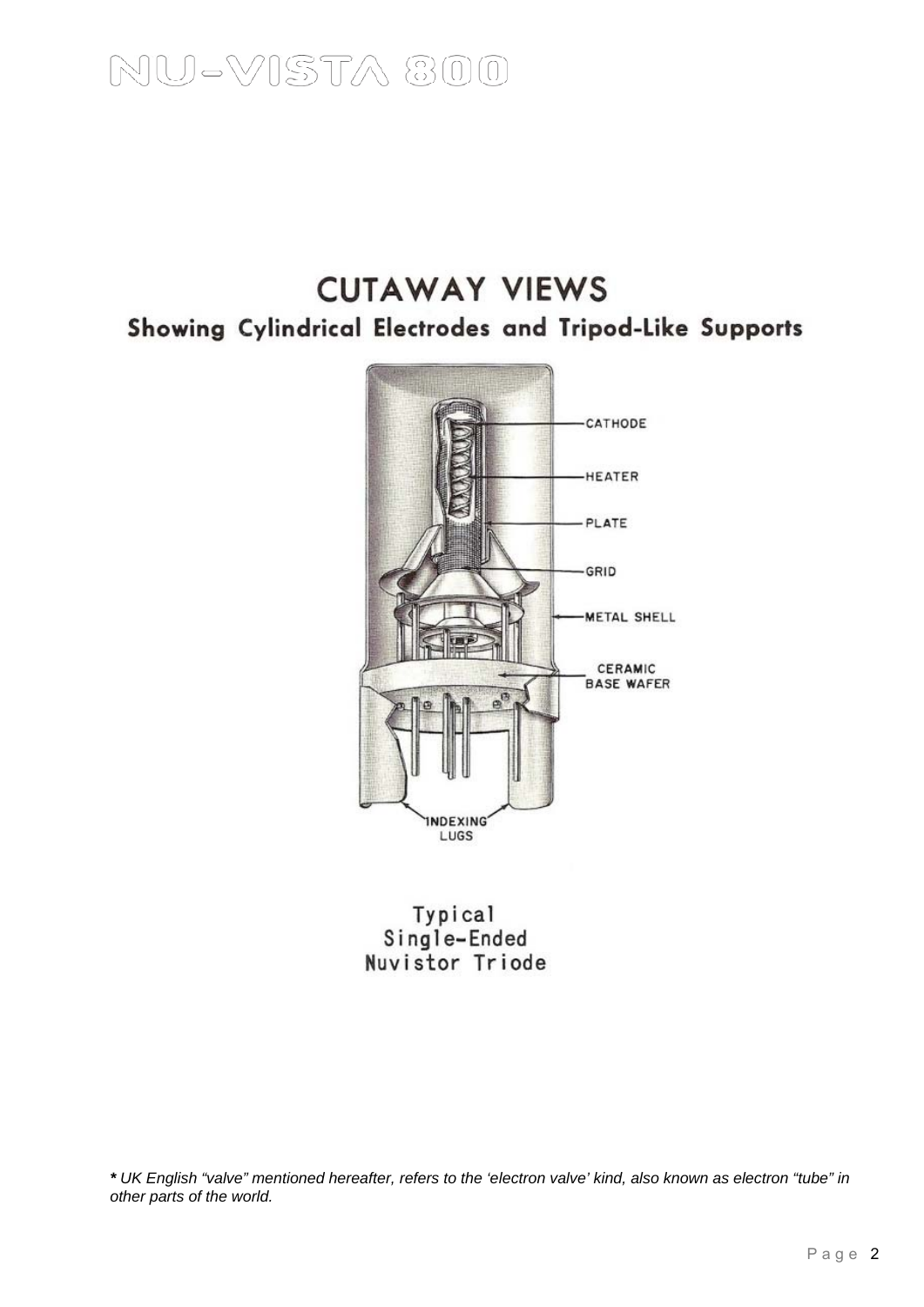### **CONTENTS**

| <b>Section</b>                                     |                                                                                        | Page           |
|----------------------------------------------------|----------------------------------------------------------------------------------------|----------------|
| <b>Safety Information</b>                          | Mains plug (UK only), modification warning                                             | 4              |
| <b>General advice</b>                              | Installation precautions                                                               | 5              |
| <b>Installation</b>                                | Introduction, cleaning, installation, power connections, audio<br>connections          | 6              |
| <b>Facilities and connections</b>                  | Illustrations, main unit front & rear panels                                           | $\overline{7}$ |
| <b>Remote control handset</b>                      | Operation and illustration                                                             | 8              |
| <b>Operation</b>                                   | Starting<br>Volume<br>Mute<br><b>CD</b><br>AUX1/HT<br>AUX <sub>2</sub><br><b>TUNER</b> | 9              |
|                                                    | <b>Balanced</b><br>Illuminations                                                       | 10             |
|                                                    | Wiring                                                                                 | 11             |
| Problems?                                          | Basic fault finding                                                                    | 12             |
| <b>Specifications</b>                              | Product specifications                                                                 | 13             |
| <b>Manual history</b><br>Item disposal information |                                                                                        | 14             |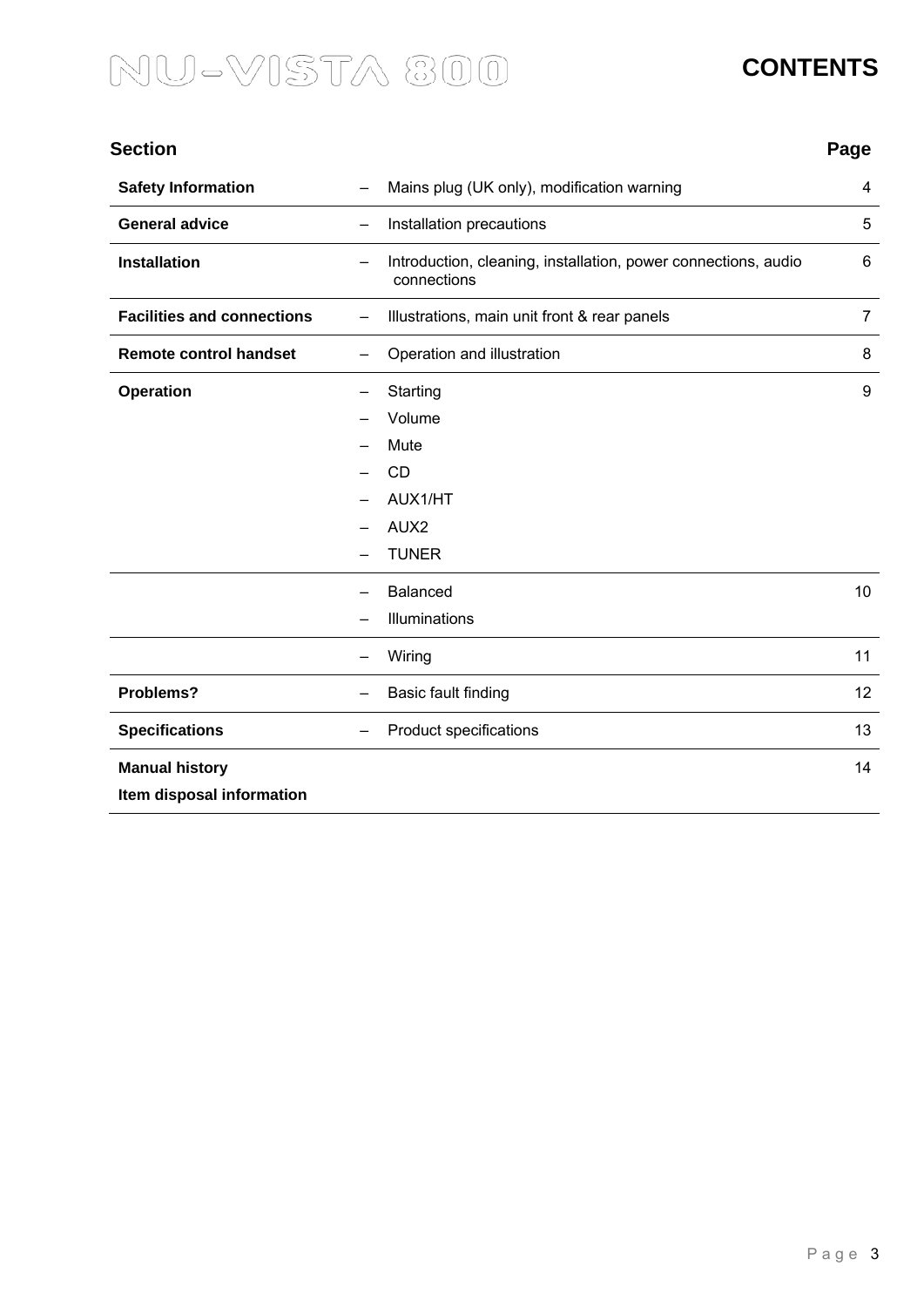### **SAFETY INFORMATION**

### **IMPORTANT! (U.K. only)**

This unit is supplied in the U.K. with mains lead fitted with a moulded 13 amp plug. If, for any reason, it is necessary to remove the plug, please remove the fuse holder and dispose of the plug safely, out of reach of children.

#### **It must not be plugged into a mains outlet.**

The wires in the mains lead supplied with this appliance are coloured in accordance with the following code:



### **WARNING – This appliance MUST be earthed**

As the colours of the wires of the mains lead of this appliance may not correspond with the coloured markings identifying the terminals in the plug, proceed as follows:

- The wire which is coloured green-and-yellow must be connected to the terminal in the plug which is marked with the letter E or coloured green or green-and-yellow, or by the earth symbol:
- The wire which is coloured brown must be connected to the terminal which is marked with the letter L or coloured red.
- The wire which is coloured blue must be connected to the terminal which is marked with the letter N or coloured black.
- If connecting to a BS1363 plug, a 13 amp fuse must be used.

#### **WARNING:**

**ANY MODIFICATIONS TO THIS PRODUCT NOT EXPRESSLY APPROVED BY MUSICAL FIDELITY WHO IS THE PARTY RESPONSIBLE FOR STANDARDS COMPLIANCE COULD VOID THE USER'S AUTHORITY TO OPERATE THIS EQUIPMENT.**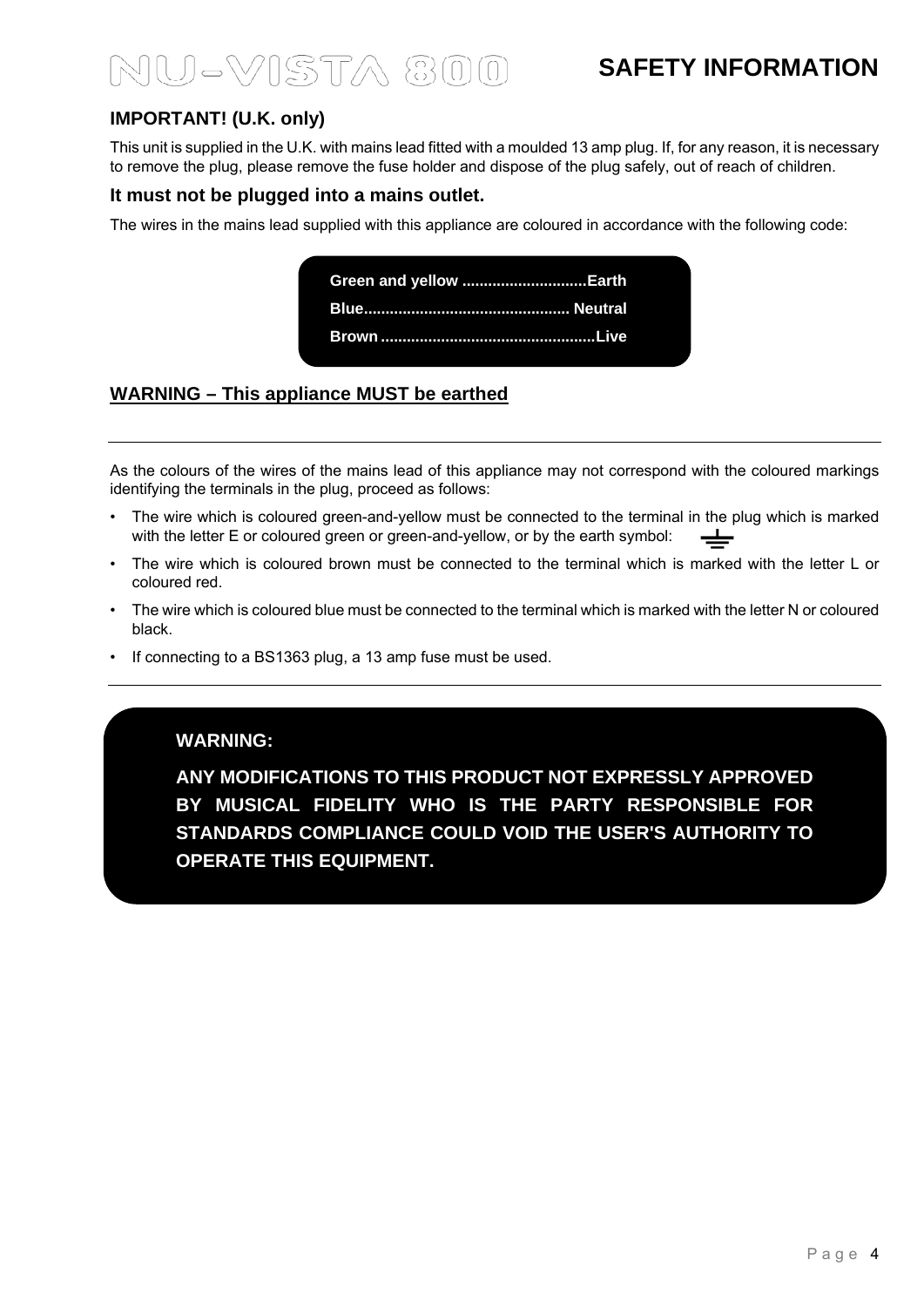### **GENERAL ADVICE**

### **Installation, Precautions & User Information**

This new Nu-Vista 800 is designed and built to provide trouble-free performance, but as with all electronic devices it is necessary to observe a few precautions:

- Heed all warnings shown on the back of the product.
- Only connect the Nu-Vista 800 to a mains outlet having the same voltage as marked at the back of the unit.
- Always ensure that when disconnecting and reconnecting your audio equipment the mains supply is switched off.
- Position the mains lead and signal interconnects where they are not likely to be walked on or trapped by items placed on them.
- Do not use near water, or place water-filled containers on the Nu-Vista 800, for example, a flower vase or potted plants. **If water does spill inside, immediately pull out the mains plug from the wall socket and inform your dealer, who should then check the unit before further use. Entry of liquid into the Nu-Vista 800 is dangerous, and may cause electric shock or fire hazard.**
- Do not place the unit near direct heat sources such as radiators, direct sunlight or other equipment.
- Do not remove any covers or try to gain access to the inside. There are no internal adjustments or fuses you can replace yourself. Refer all service work to an authorised Musical Fidelity agent. *\* Note: Unauthorised opening of the equipment will invalidate any warranty claim.*
- Dust regularly with a soft cloth or soft brush but be careful when using cleaning or polishing agents they may harm the surface finish.

The electronics in modern hi-fi equipment is complex and may, therefore, be adversely affected or damaged by lightning. For protection of the audio system during electrical storms, remove the mains plugs.

If after-sales service is required, to help the dealer identify the Nu-Vista 800 please quote the serial number located on the rear panel of the unit.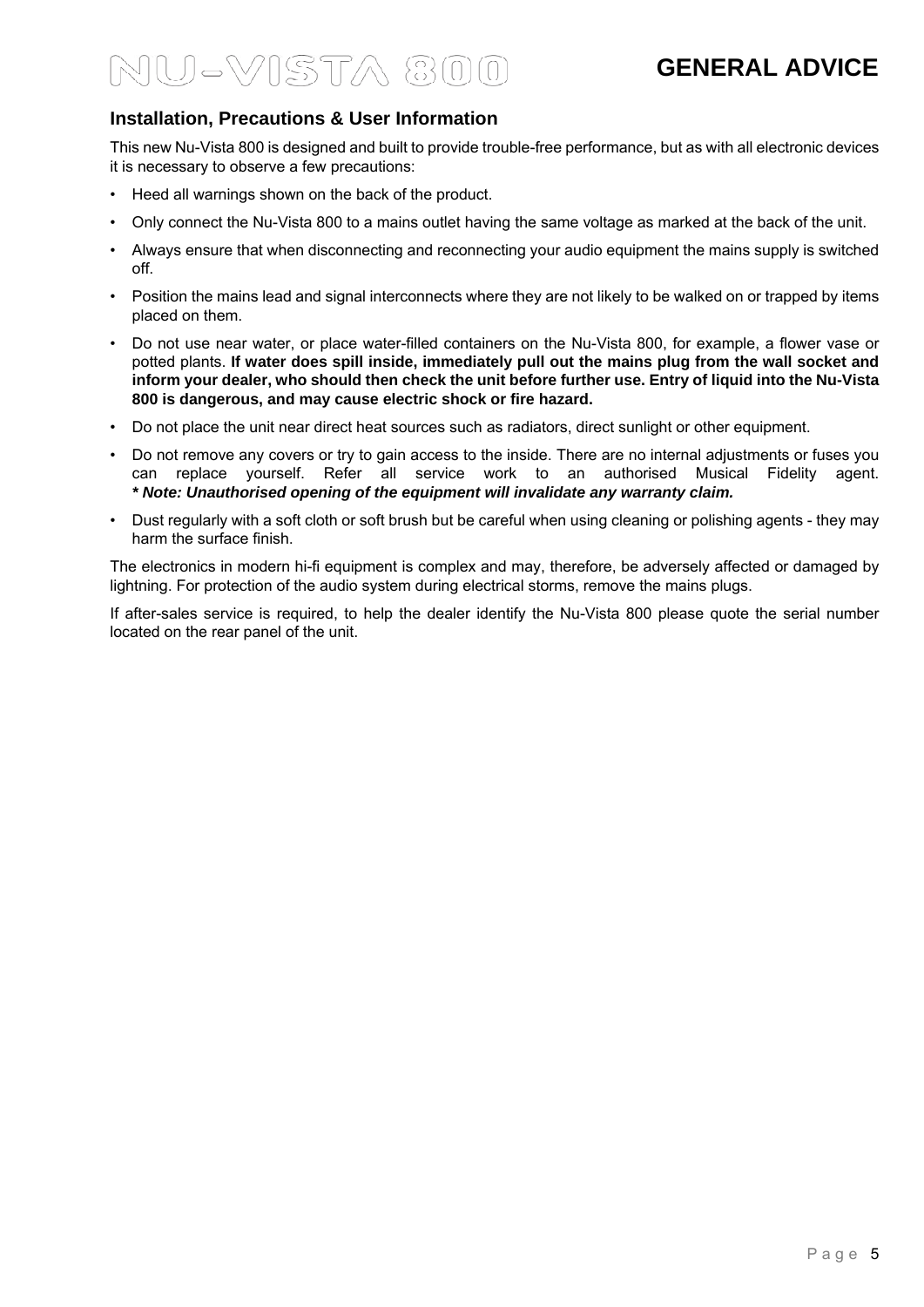#### **Introduction**

Congratulations on the purchase of the new Nu-Vista 800 integrated amplifier. Great attention has been paid to internal layout, isolating each circuit section to prevent possible interaction. The unit features a finely tuned and tweaked Nu-Vista valve preamplifier, for smooth sound coupled with low noise and virtually no distortion.

The power amplifier consists of two top quality power amplifiers for the absolute best in separation and imaging. Generously rated, they are enough to drive even the most demanding loudspeakers with ease. Low distortion and very quiet they will deliver all music types exactly as the artist originally intended.

The resultant performance achieved by this unit is among the best in the world. It has excellent signal to noise ratio, low distortion, wide bandwidth and dynamic range, with extraordinary resolution and fine detail.

#### **Cleaning**

Before cleaning the unit, switch off power at the mains switch and remove the mains plug from the wall socket. Clean the cabinet and remote control unit using a moist cloth. Using solvents, white spirit or thinners is not advised, as they could damage the surface finish.

#### **Installation**

Position the Nu-Vista 800 on a stable, horizontal surface where there is no risk of it being knocked, or subjected to vibration such as from loudspeakers.

#### **Important note:**

**During normal operation, the unit dissipates an appreciable quantity of power at all times, and it is important that it is well ventilated. The top and bottom are perforated to allow the smooth flow of heat through the unit. However, the unit must not be enclosed in a cabinet or placed where the ventilation holes are impeded as this could result in excessive heat build-up.** 

**The Nu-Vista 800 must be protected from humidity – if the unit is moved from a cold place to a warm room, leave the unit for an hour or so to allow sufficient time for the moisture to evaporate.** 

#### **Power Connections**

The Nu-Vista 800 is supplied with a standard IEC mains cable which plugs into the IEC socket at the back of the unit (see page 7). When plugged in and mains supply is present the orange STDBY LED will light.

#### **Audio Connections**

**RCA Inputs:** Connect all RCA single-ended sources to relevant analogue inputs (see page 7 for more information). Use good quality fully connected (signal and ground) coaxial phono cables for all RCA signal connections. Take care with positioning all input leads, try to ensure that they are well shielded and kept as far away from mains and speaker leads as possible.

**XLR Balanced inputs:** Connect source balanced outputs to Nu-Vista 800 balanced inputs using good quality XLR balanced leads. Recommended lead wiring is shown on P.7. Note some products simply connect "cold" input pin 3 to ground. This does no harm to unit, but may result in an audible reduction in signal level from this input and a slightly worse signal to noise ratio.

**Speaker Outputs:** Connect loudspeakers to the terminals on the back panel marked as **LEFT** and **RIGHT SPEAKER** outputs. See "WIRING" P.11 for more details.

LINE output sockets allow loop through of analogue signals for example, to pass on to a recorder or monitor. It is also the ideal output to connect headphone amps into (headphone amplifier will require its own volume control to allow listening level adjustment). This output is the currently selected source but level is *not* changed by the front panel volume control.

**PRE-OUT** output sockets allow analogue signals controlled by the volume, to pass on to, for example, an external power amplifier. This is useful for bi-amping or active "subwoofer" connection where volume out needs to be controlled by the Nu-Vista 800 front panel volume knob.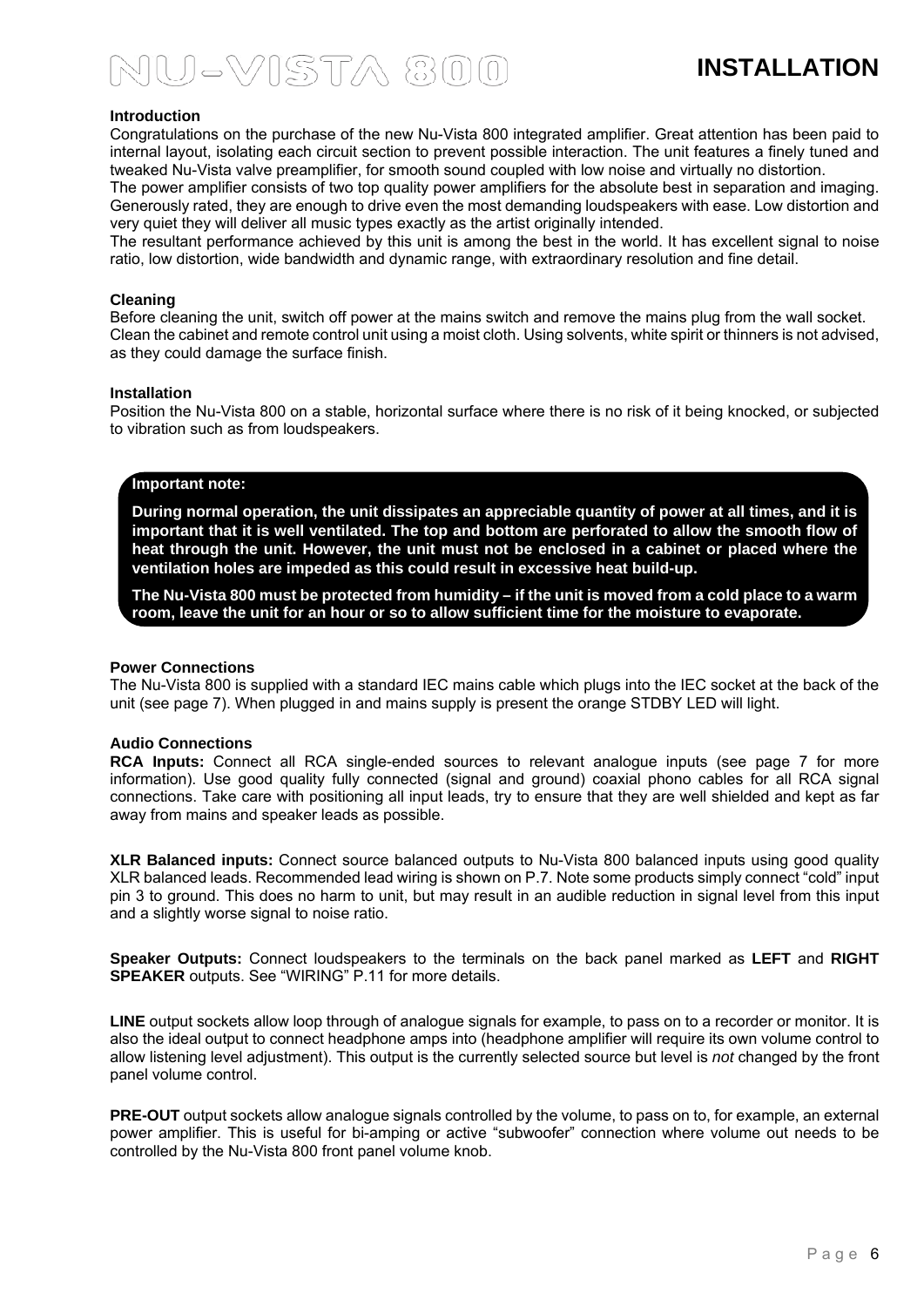**NU-VISTA 800 FACILITIES & CONNECTIONS** 

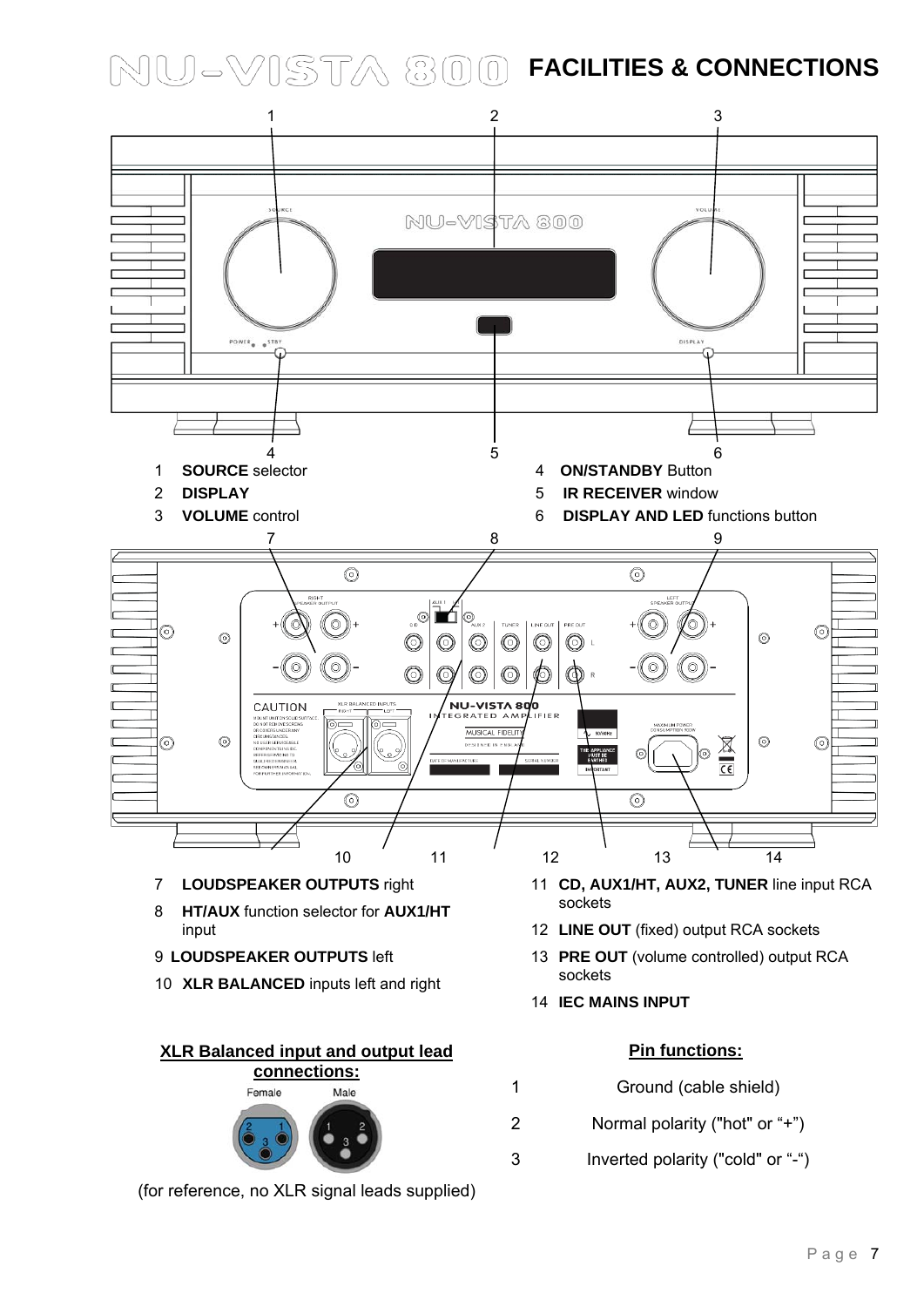### **REMOTE CONTROL**

## U-VISTA 800

The universal remote control shown below enables functions from this and related units to be operated from a convenient distance.

Equivalent buttons on the remote control have the same functions as those on the front panel of the unit. Other functions are only available by remote control.

As the handset uses an invisible infra-red light beam, the front edge must be pointed directly towards the receiver window at the front of the player, without visual obstruction between them.

If the range of the remote control greatly decreases, replace the batteries with new ones. Do not mix old and new batteries – two are required, size AAA, LR03 or SUM-4.

#### *Please dispose of used batteries in accordance to local regulations.*

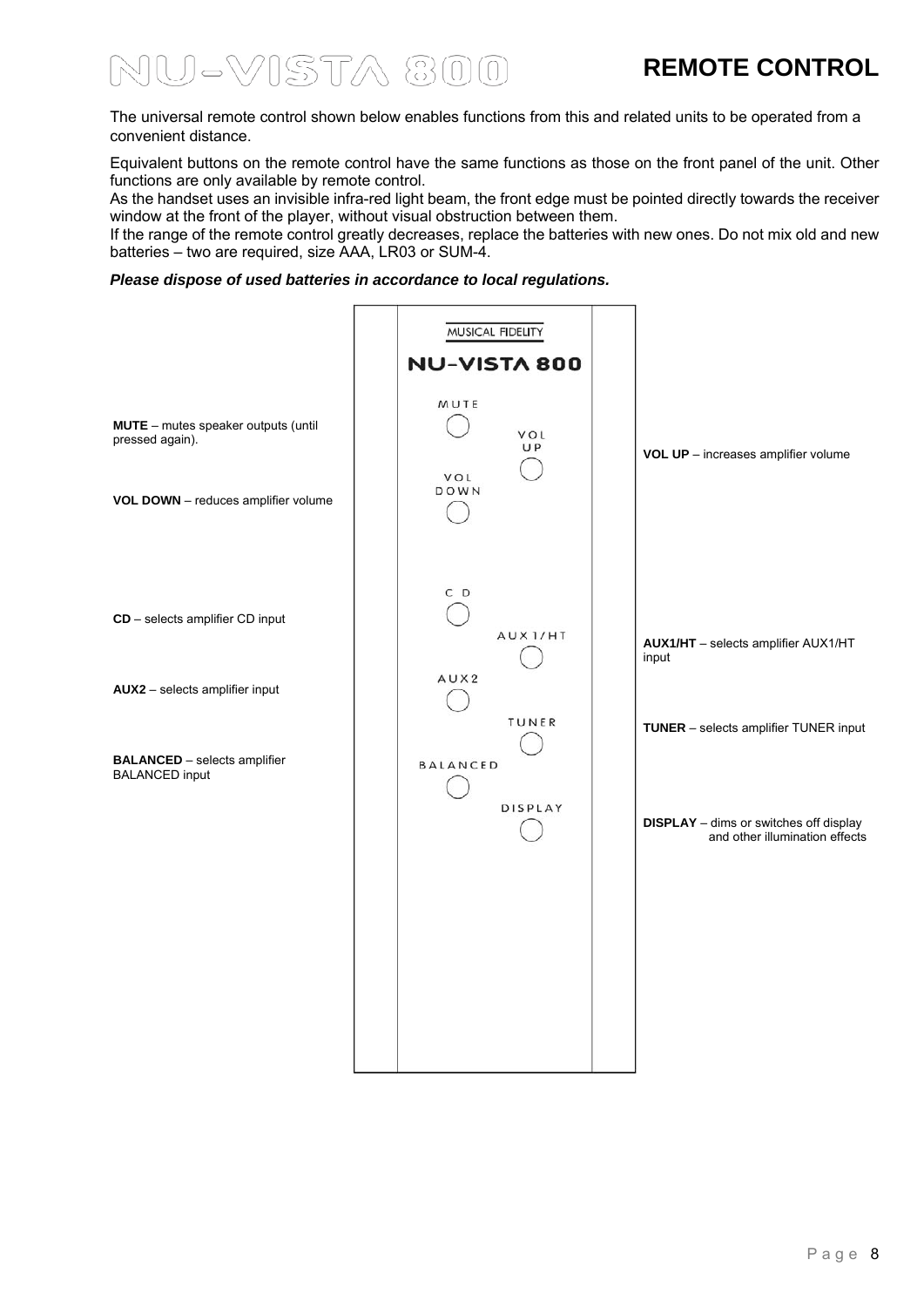### **OPERATION**

#### **Starting**

Once all connections are made, switch on the unit, using the **POWER** button front of the unit. The display will light up and base LEDs (under front panel) will show RED. This means the speaker outputs are muted, and will remain in this state for about 12 seconds, so no sound will be heard from the speakers. Once the delay is up, the base LEDs go green, indicating unit is ready for use, and any source material selected and playing will be heard through the speakers.

For the first 15 mins or so, the Nu-Vista valves are still warming up, and the valve illumination will be yellow in colour. After approx.. 20 mins the valves will have reached full thermal equilibrium and are at their best performance, which is indicated by the illumination turning green.

#### **Volume**



The volume should be adjusted for normal listening levels. This is done by turning the volume up/down knob on the front panel.

Adjusting the volume can also be achieved by pressing the volume up/down buttons on the remote control handset (see page 8).

#### **Mute (Remote Control only)**

The sound from the speakers may be muted by use of the **MUTE** button on the remote (see page 8).

 Press once, and LEDs under the unit and illumination around the valves will light RED indicating muted state. No sound will be heard from the speakers.

To return to listening; simply press the **MUTE** button again so LEDs are no longer red.

#### **CD**



To use the **CD** input, connect CD player outputs to the **CD** input RCA sockets (see page 7). Select **CD** input by rotating the source select control so **CD** is displayed.

Pressing the corresponding button on the remote handset has the same effect (see page 8).

#### **AUXILIARY 1/HT**



To use the **AUX1/HT** input as a standard input, move the **AUX/HT** switch on the back panel to the **AUX** position. Connect source outputs to the **AUX1** input RCA sockets (see page 7).

Select **AUX1/HT** input by rotating the source select control so **AUXILIARY 1** is displayed.

Pressing the corresponding button on the remote handset has the same effect (see page 8).

 60.0 . HOME THEATRE

To use the **AUX1/HT** input as a Home Theatre input, move the **AUX/HT** switch to the **HT** position. This input is now unaffected by the volume control, allowing volume control on an external Home Theatre processor to be used directly. Connect home theatre or other source outputs to the **AUX1/HT** input RCA sockets (see page 7). Select **AUX 1/HT** input by rotating the source select control so **HOME THEATRE** is displayed.

*IMPORTANT: Take great care when using the input in HT mode. Ensure that the volume control is turned right down on the HT processor when first setting up. The HT mode is designed for sources which require their own volume control to be used. Connecting sources in HT mode with no volume control could result in damage to hearing and/or speakers due to uncontrolled loud sounds.* 

> 60.0 . AUXILIARY 2

#### **AUX 2**

To use the **AUX 2** input, connect source outputs to the **AUX 2** input RCA sockets (see page 7). Select **AUX 2** input by rotating the source select control so **AUXILLIARY 2** is displayed. Pressing the corresponding button on the remote handset has the same effect (see page 8).

#### **TUNER**



To use the tuner input, connect tuner outputs to the **TUNER** input RCA sockets (see page 7). Select **TUNER** input by rotating the source select control so **TUNER** is displayed. Pressing the corresponding button on the remote handset has the same effect (see page 8).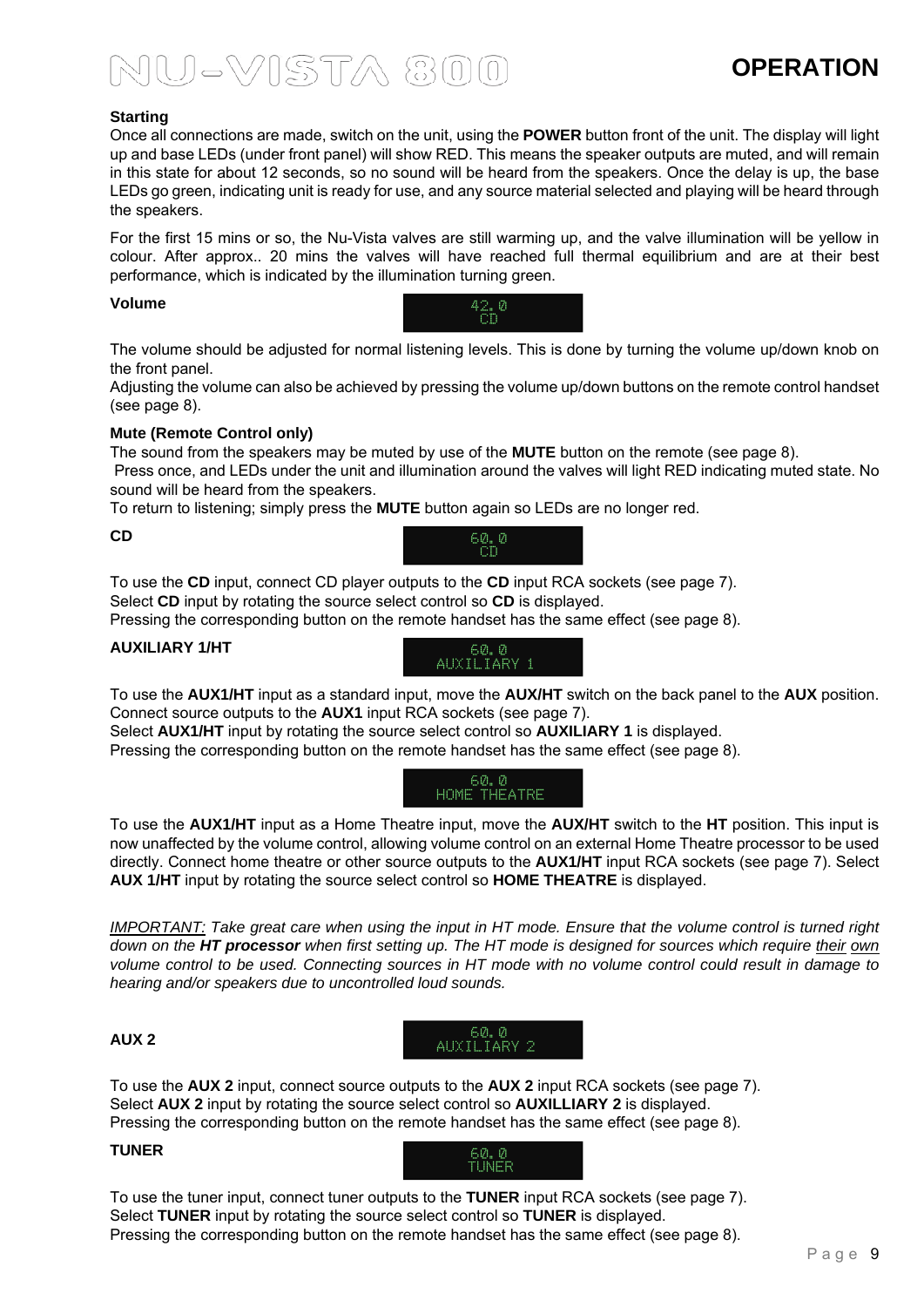### **OPERATION**

#### **BALANCED**



To use the **BALANCED** input, connect source balanced outputs to the **BALANCED** input sockets (see page 7). Select **BALANCED** input by rotating the source select control so **BALANCED** is displayed. Pressing the corresponding button on the remote handset has the same effect (see page 8).

#### **ILLUMINATIONS**

When used in darker environments, for example listening or home theatre rooms. It is possible to switch off selected features to minimise distraction.

The illumination features (excluding the power/standby LEDs) can be switched on or off by pressing the DISPLAY button on the front panel.

There is also a corresponding button on the remote control. To cover all options, all 8 permutations are available for use, tabulated below.

| <b>STEP</b>     | <b>DISPLAY</b> | <b>BASE ILLUMINATION</b> | <b>VALVE ILLUMINATION</b> |
|-----------------|----------------|--------------------------|---------------------------|
| 1 (default)     | ON             | ON                       | ON                        |
| $\overline{2}$  | <b>OFF</b>     | ON                       | ON                        |
| $\mathbf{3}$    | ON             | <b>OFF</b>               | ON                        |
| $\overline{4}$  | <b>OFF</b>     | <b>OFF</b>               | ON                        |
| $\overline{5}$  | ON             | ON                       | <b>OFF</b>                |
| $6\phantom{1}6$ | <b>OFF</b>     | ON                       | <b>OFF</b>                |
| 7               | ON             | <b>OFF</b>               | <b>OFF</b>                |
| 8               | <b>OFF</b>     | <b>OFF</b>               | <b>OFF</b>                |

To select the desired step, simply press the DISPLAY button on the front panel or remote until the required step is reached. After step 8, the unit reverts back to step 1.

 Please note, switching off the unit will store the current step. When next switched on, the remembered setting will be overridden temporarily until after the initial 12 second mute delay. Once the delay is up, the unit will revert to normal operation but with the step setting as previously selected.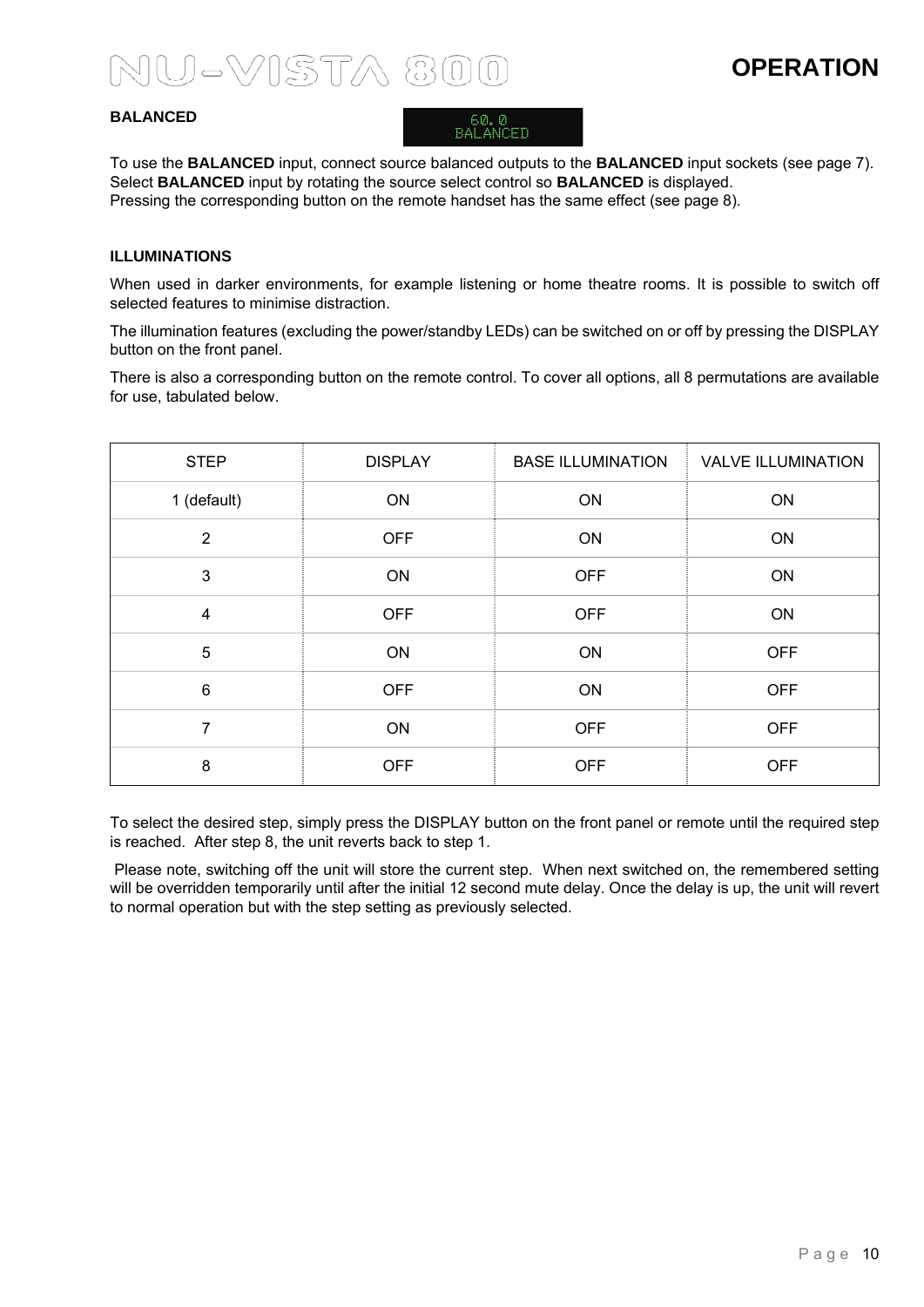### **WIRING**

Simple speaker lead wiring



Bass/treble terminal links in example and mains leads omitted for clarity) Bass/treble terminal links in



#### Speaker bi-amping (requires additional power amplifier)

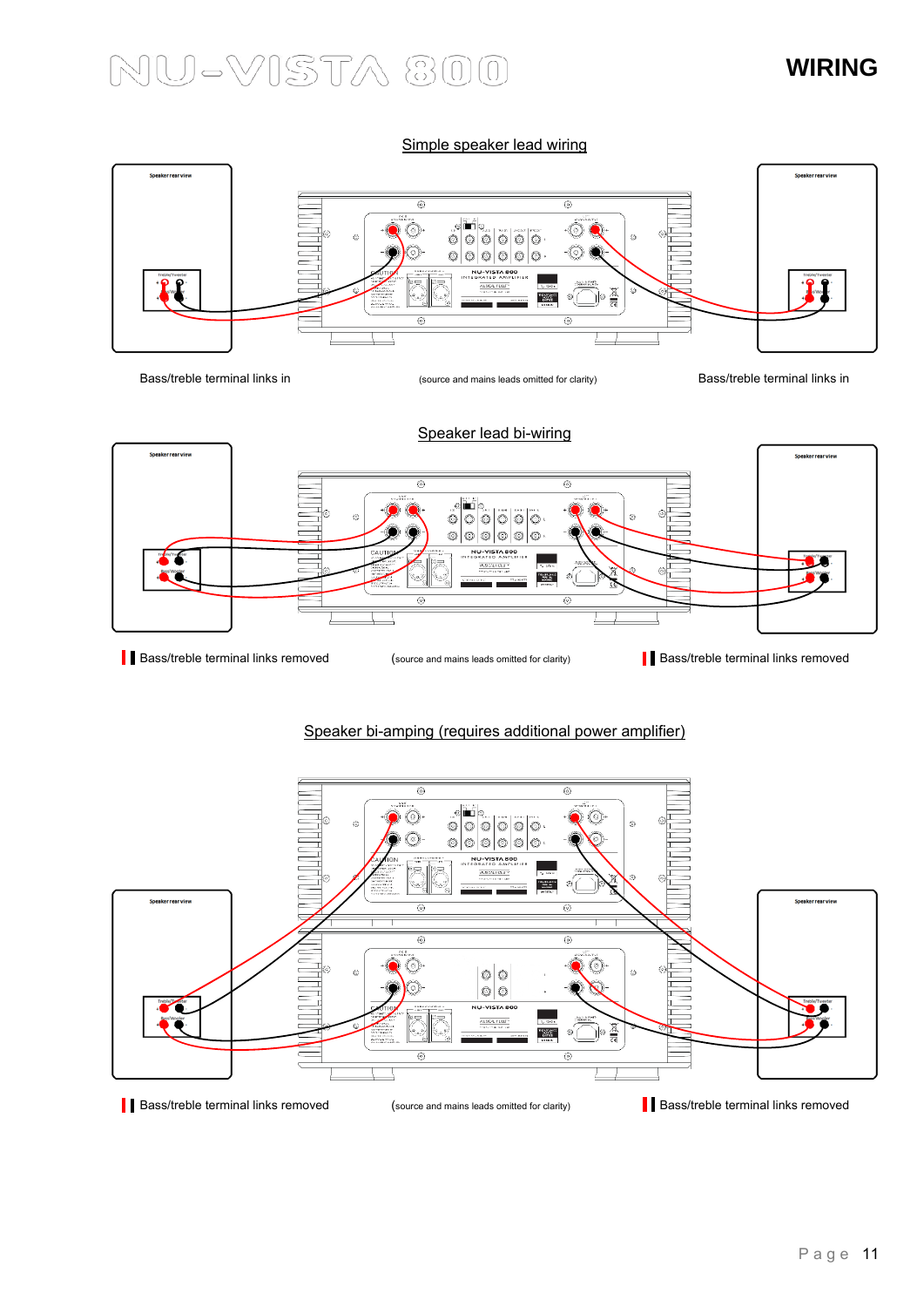Basic problem-solving with an amplifier is similar to troubleshooting other electrical or electronic equipment. Always check the most obvious possible causes first, such as the following examples:

| <b>Problem</b>                                                   | <b>Probable Cause</b>                                                                                                                                                                                                                       | Remedy                                                                                                                                                                                                                                                                                                                                                                                                                                                                                                 |
|------------------------------------------------------------------|---------------------------------------------------------------------------------------------------------------------------------------------------------------------------------------------------------------------------------------------|--------------------------------------------------------------------------------------------------------------------------------------------------------------------------------------------------------------------------------------------------------------------------------------------------------------------------------------------------------------------------------------------------------------------------------------------------------------------------------------------------------|
| No.<br>when<br>power<br><b>POWER</b> button is<br>pressed.       | Mains power plug is not fully inserted<br>into rear socket.                                                                                                                                                                                 | Plug in securely.                                                                                                                                                                                                                                                                                                                                                                                                                                                                                      |
| No sound                                                         | Mute function is still active.<br>Wrong connections between input<br>sources and the unit<br><b>Speakers</b><br>connected.<br>not<br>or<br>incorrectly wired                                                                                | Press the <b>MUTE</b> button on the remote control to<br>cancel.<br>Check audio input lead connections.<br>Check speaker cables.                                                                                                                                                                                                                                                                                                                                                                       |
| Sound cut                                                        | Loose connection<br>Output overload or short circuit                                                                                                                                                                                        | Check speaker and input connections.<br>Switch unit off. Check speaker connections for<br>shorting strands or wires. When all has been<br>double-checked reduce volume and switch unit<br>back on.<br>N.B. Take great care when bi-wiring or bi-<br>amping that speaker bass and treble linking<br>straps are removed; see speaker manual for<br>more information.                                                                                                                                     |
| Sound is not<br>precise, lacking in<br>bass and stereo<br>image. | Speakers are connected out of<br>phase, i.e., connections to one<br>speaker<br>$(+$ and $-)$ are reversed.                                                                                                                                  | Ensure speakers are connected with same<br>polarity at amplifier and speaker ends.                                                                                                                                                                                                                                                                                                                                                                                                                     |
| Hum.                                                             | Audio<br>not fully<br>connector<br>plug<br>pushed in<br>Cable Fault<br>Unsuitable cable<br>(e.g. cable grounds not connected)                                                                                                               | Insert plug securely.<br>Check cable is connected at both ends.<br>N.B. Some esoteric cables have internal wiring<br>intentionally disconnected/modified. For best<br>results on all inputs analogue AND digital,<br>please use good quality screened coax; signal<br>and screens both separately connected at both<br>ends.                                                                                                                                                                           |
| No audio output, or<br>too low level output.                     | Incorrect or missing connections                                                                                                                                                                                                            | Check connections and make sure they are<br>secure.                                                                                                                                                                                                                                                                                                                                                                                                                                                    |
| Remote control<br>does not work.                                 | Amplifier's <b>POWER</b> off.<br>One or more batteries fitted the<br>wrong way round.<br>Batteries are flat.<br>Remote control is not pointed directly<br>towards the front panel of the<br>amplifier.<br>Interference from another source. | Switch on.<br>Insert batteries correctly.<br>Change batteries for a new set.<br>Ensure there is no obstruction between the<br>remote control and amplifier front.<br>Lighting such as fluorescent, incandescent, or<br>even sunlight contains large amounts of infra-<br>red radiation. Ensure such sources are not<br>shining directly on the infra-red window as this<br>could swamp the signal from the remote control.<br>Also check the system and any other nearby<br>remotes for stuck buttons. |
| Remote control<br>range has greatly<br>reduced                   | Batteries are running out                                                                                                                                                                                                                   | Change batteries for a new set.                                                                                                                                                                                                                                                                                                                                                                                                                                                                        |

If none of these actions affect a cure, please contact the dealer, or an authorised Musical Fidelity service agent. Remember; never open the case of the Nu-Vista 800, as this will invalidate the guarantee.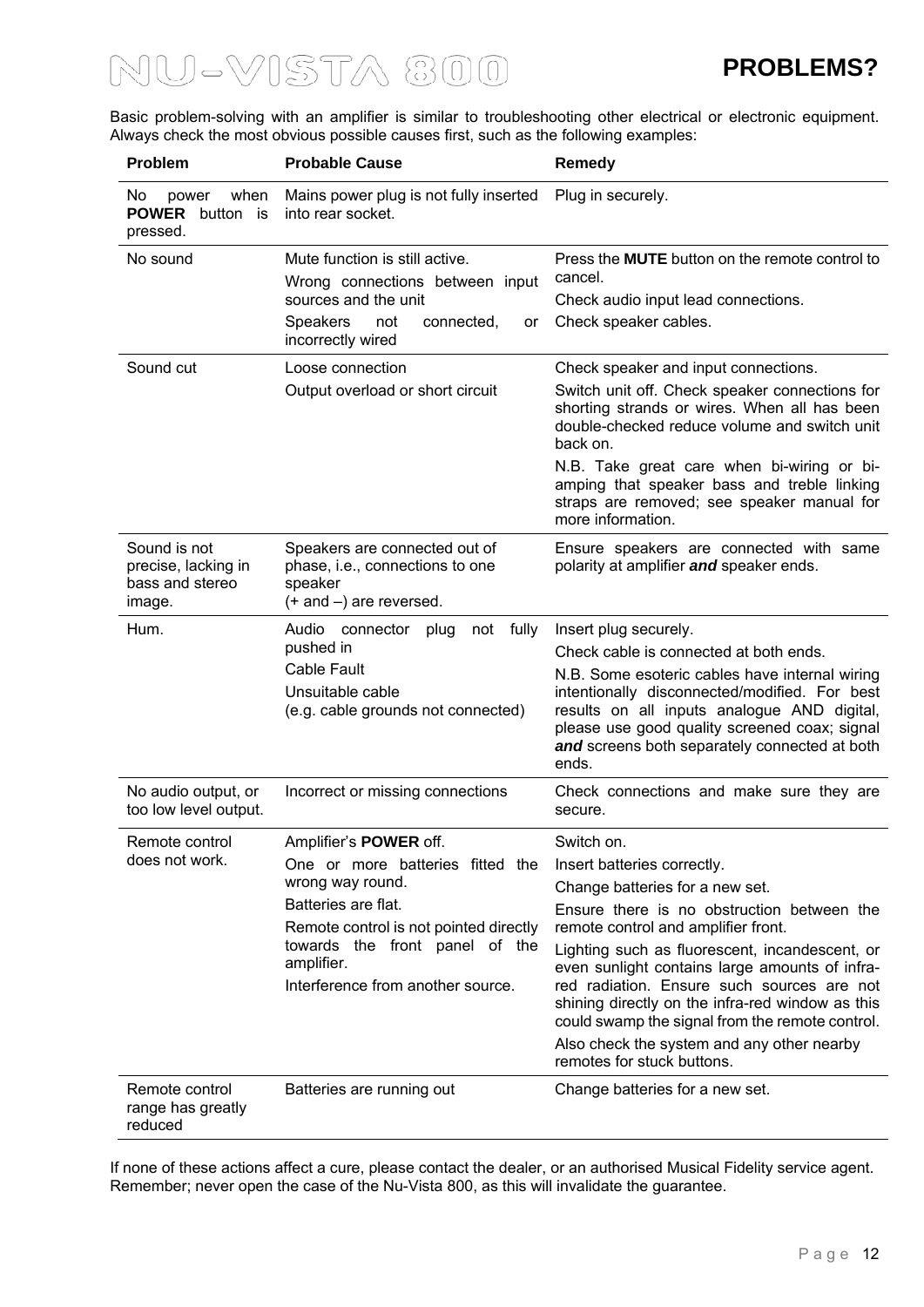### **SPECIFICATIONS**

| Output                                             |                                                                                                                                     |
|----------------------------------------------------|-------------------------------------------------------------------------------------------------------------------------------------|
| Power<br>Voltage                                   | 330 Watts per channel into 8 Ohms<br>52 Volts RMS, 20Hz to 20 kHz; onset of clipping                                                |
|                                                    | 147 Volts peak to peak                                                                                                              |
| Current<br>Damping factor                          | 120 Amps peak to peak<br>200                                                                                                        |
| Output devices                                     | 5 pairs per channel                                                                                                                 |
| Line input                                         |                                                                                                                                     |
| THD+N<br>Signal / noise ratio                      | $<$ 0.005 % typical, 20Hz to 20 kHz<br>> 107dB 'A'-weighted                                                                         |
| Input impedance                                    | 40 k Ohms                                                                                                                           |
| Frequency response                                 | + 0, -0.1dB, 10Hz to 30 kHz                                                                                                         |
| <b>Connections</b>                                 |                                                                                                                                     |
| Line level inputs                                  | 4 pairs line level RCA connectors<br>1 pair line level balanced XLR connectors                                                      |
| Line level outputs                                 | 1 pair line level RCA connectors, constant level LINE outputs<br>1 pair line level RCA connectors, PREAMP outputs for e.g. biamping |
| Speaker outputs                                    | 2 pairs 4mm banana plug/binding posts                                                                                               |
| <b>Power requirement</b>                           |                                                                                                                                     |
| Mains voltages                                     | 115/230VAC 50/60Hz (factory pre-set)<br>100VAC 50/60Hz (alternative)                                                                |
| Consumption                                        | <0.5W in standby mode (orange LED lit)<br>130W on and idle (blue LED lit)<br>900 Watts maximum                                      |
| Weight                                             |                                                                                                                                     |
| Unit only, unboxed                                 | 39 kg $(854/5$ lbs)                                                                                                                 |
| in shipping carton                                 | 47 kg (103 $\frac{2}{5}$ lbs)                                                                                                       |
| <b>Maximum Dimensions</b><br>Wide                  | 483 mm (19")                                                                                                                        |
| Height on standard flat feet                       | 187 mm $(7\frac{1}{3})$                                                                                                             |
| on pointed feet                                    | 212 mm $(8\frac{1}{3})$                                                                                                             |
| Deep (front to back) including terminals           | 510 mm $(15\frac{3}{4})$                                                                                                            |
| <b>Standard accessories</b><br>IEC type mains lead | 10-Amp type                                                                                                                         |
| Remote control                                     | Nu-Vista Integrated remote                                                                                                          |
| <b>Batteries</b>                                   | LR03 or AAA, manganese alkaline type 2 off                                                                                          |
| Felt pads                                          | 4 off<br>4 off                                                                                                                      |
| Spike Foot<br>Spike Foot Cups                      | 4 off                                                                                                                               |
| Remote Feet                                        | 4 off                                                                                                                               |
|                                                    |                                                                                                                                     |

**Musical Fidelity reserves the right to make improvements which may result in specification or feature changes without notice.**